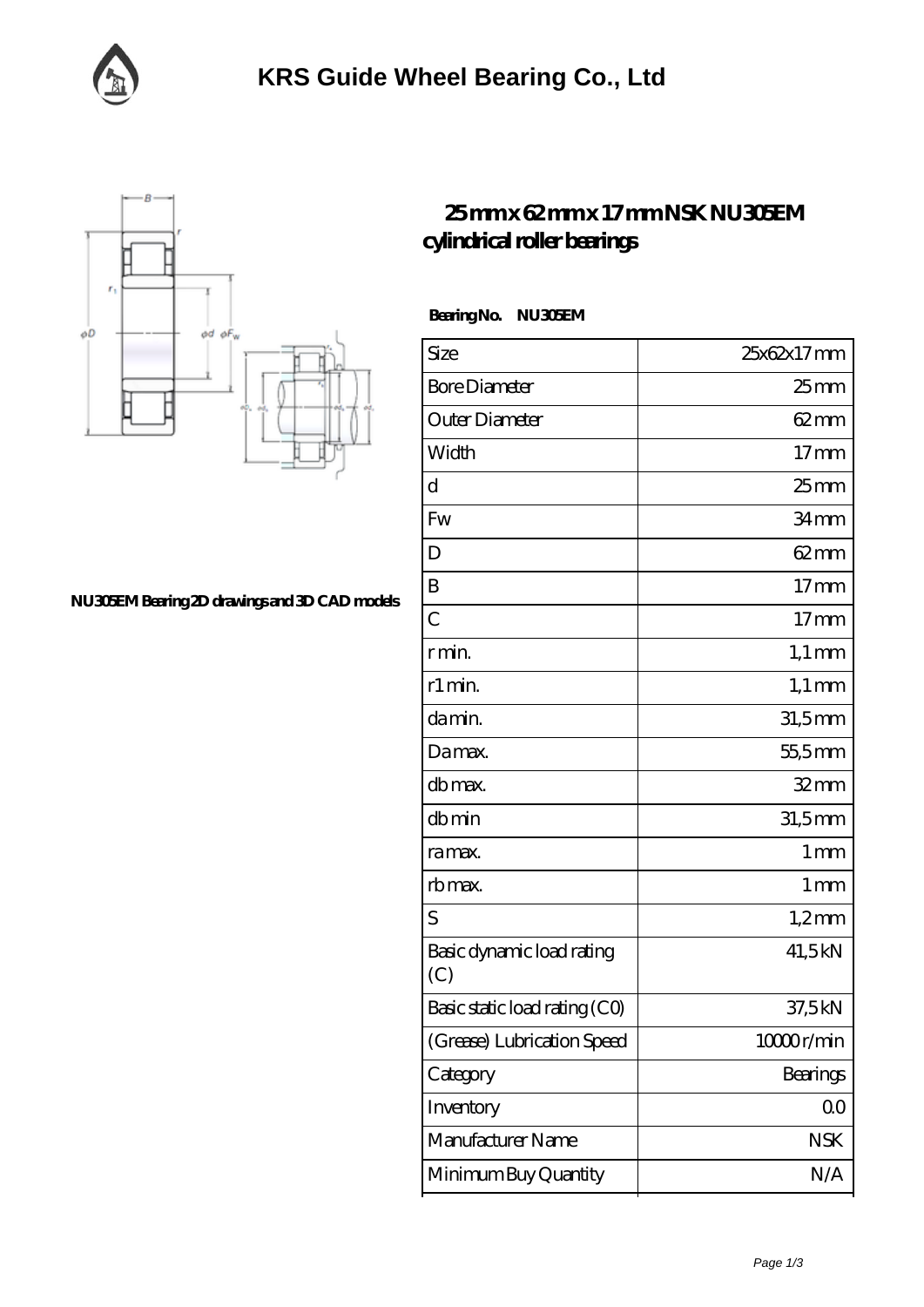

| Weight / Kilogram | 035           |
|-------------------|---------------|
| Product Group     | <b>BO4144</b> |
| hidYobi           | NU305EM       |
| LangID            | 1             |
| $D_{-}$           | 62            |
| Macharpm          | 15000         |
| B                 | 17            |
| hidTable          | ecat_NSCLDR   |
| Oil rpm           | 12000         |
| rb                | 1             |
| mass              | 0.269         |
| GRS rpm           | 10000         |
| ra                | 1             |
| dbmax             | 32            |
| TSR rpm           | 11000         |
| CO                | 37.5          |
| DE                | 54            |
| Prod_Type3        | CRB_SR_NU     |
| da                | 31.5          |
| DA                | 10            |
| $Z_{\parallel}$   | 11            |
| D_amax            | 55.5          |
| yobi              | NU305EM       |
| dd min            | 40            |
| $C_{conv}$        | 41500         |
| ALPHA_            | 0             |
| SDM               | 44            |
| $\Gamma$          | 1.1           |
| dc min            | 37            |
| <b>KBRG</b>       | 4145          |
| <b>SBRG</b>       | 3             |
| r1                | 1.1           |
|                   |               |